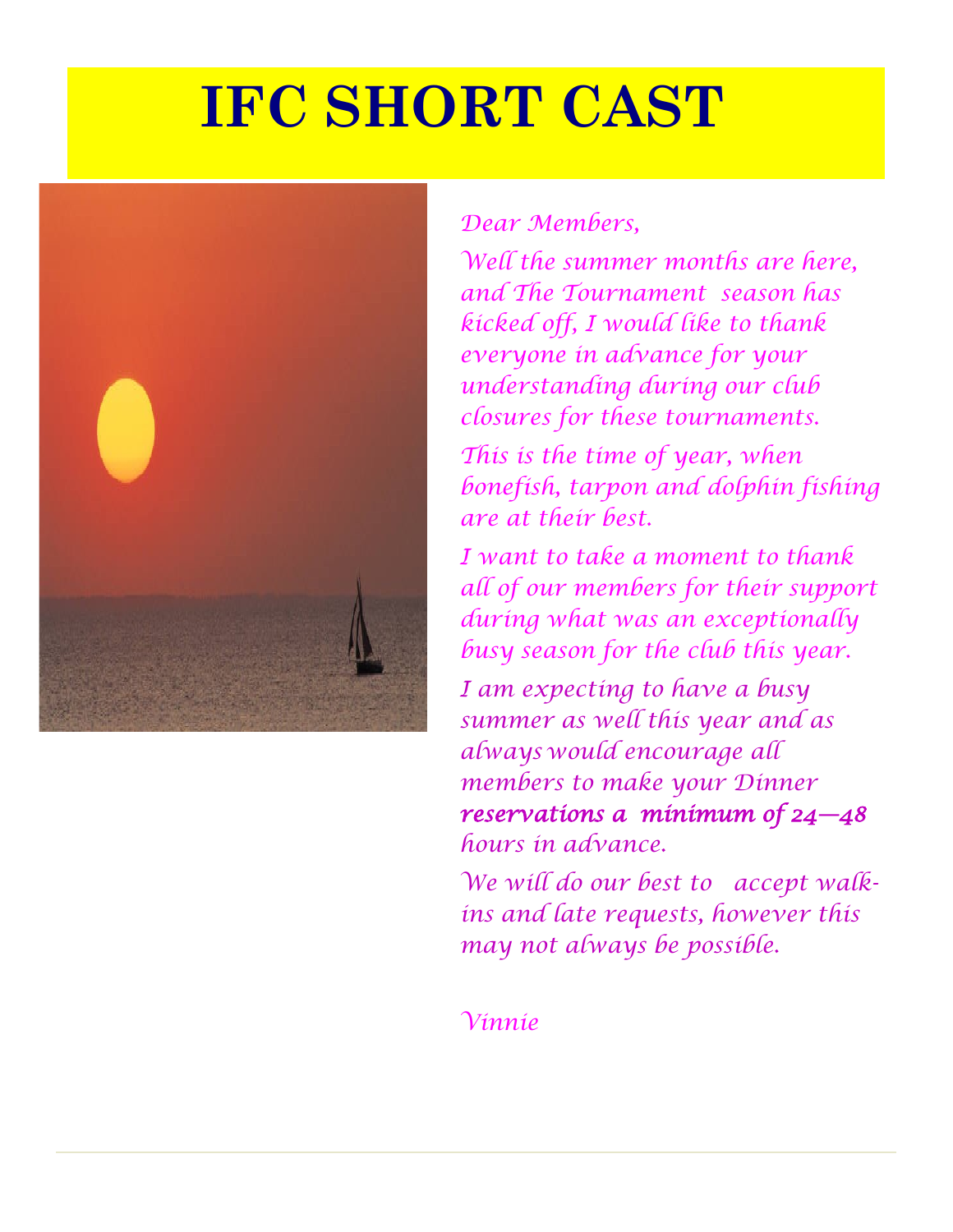

#### *Early Registration on or before June 10th 2022*

Team of 2 anglers \$1700.00 Additional anglers  $@$  \$300.00 per angler  $X$300.00=$ (No more than 2 additional anglers allowed per boat) Total Paid \$\_\_\_\_\_\_\_\_\_

#### *Registration AFTER June 10th 2022*

Team of 2 anglers \$1950.00

Additional anglers @ \$350.00 per angler \_\_\_X\$350.00=\_\_\_\_\_\_\_ (No more than 2 additional anglers allowed per boat)

Total Paid \$\_\_\_\_\_\_\_\_\_

If you have a captain or mate that are not registered as anglers please list names here: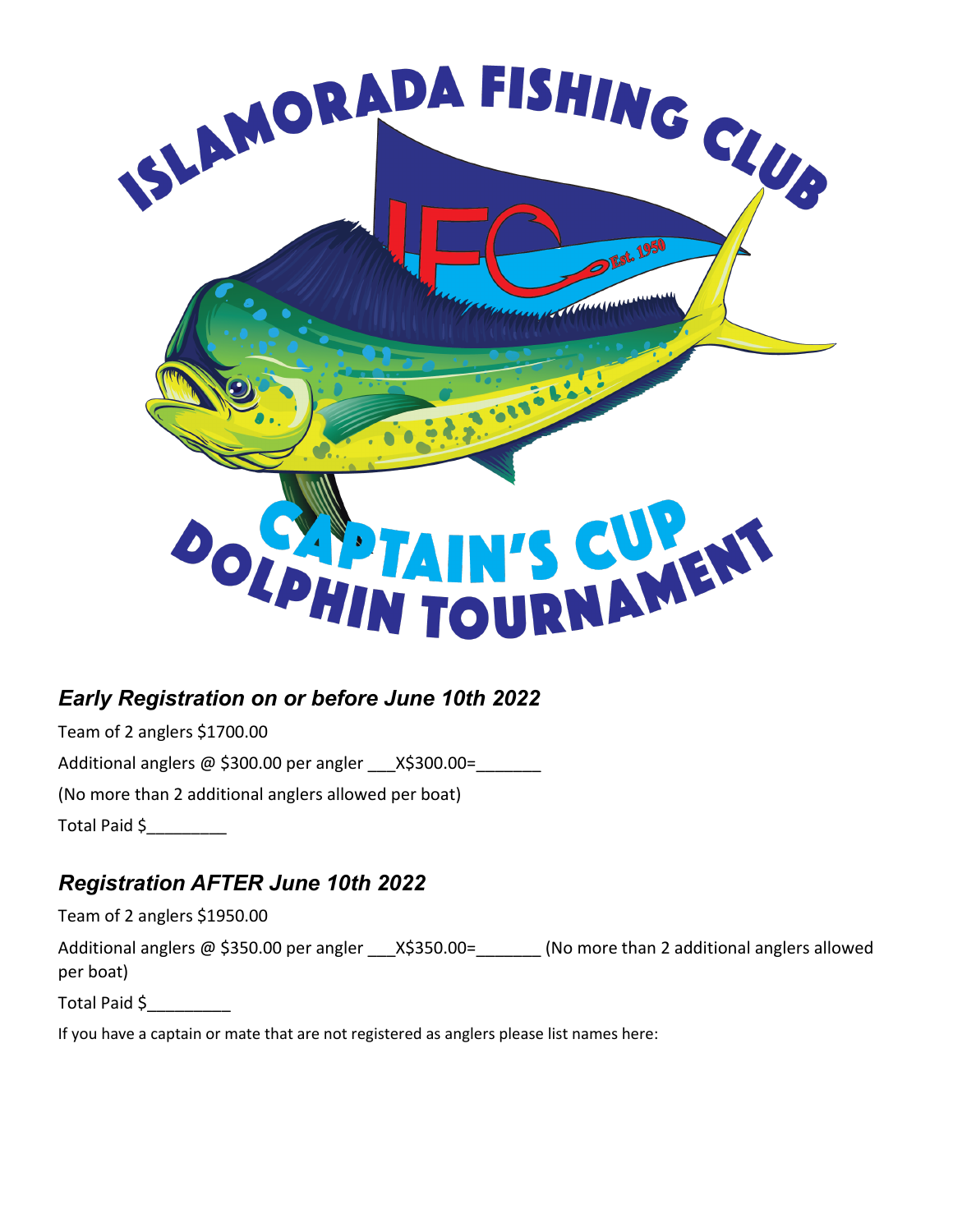## **2022 Islamorada Fishing Clubs Captains Cup Dolphin Tournament**

**Wednesday June 29th Kick off / Thursday June 30th Fishing Official Entry Form** 

**Only 4 anglers allowed per boat** 

**Boat Name:** 

| Angler                                                                                                                                                                                                                         |  | name:                                                                                                                                                                                                                                | Angler<br>name:                                                                             |                                                      |                                                                                                                                                                                                                                      |  |  |
|--------------------------------------------------------------------------------------------------------------------------------------------------------------------------------------------------------------------------------|--|--------------------------------------------------------------------------------------------------------------------------------------------------------------------------------------------------------------------------------------|---------------------------------------------------------------------------------------------|------------------------------------------------------|--------------------------------------------------------------------------------------------------------------------------------------------------------------------------------------------------------------------------------------|--|--|
|                                                                                                                                                                                                                                |  |                                                                                                                                                                                                                                      |                                                                                             |                                                      |                                                                                                                                                                                                                                      |  |  |
|                                                                                                                                                                                                                                |  |                                                                                                                                                                                                                                      |                                                                                             |                                                      |                                                                                                                                                                                                                                      |  |  |
|                                                                                                                                                                                                                                |  | State: <u>Zip:</u> Zip: Shirt Size                                                                                                                                                                                                   |                                                                                             |                                                      | State: Zip: Zip: Shirt Size                                                                                                                                                                                                          |  |  |
|                                                                                                                                                                                                                                |  |                                                                                                                                                                                                                                      |                                                                                             |                                                      | Email: <u>Alexander Adam and Alexander Adam and Alexander Adam and Alexander Adam and Alexander Adam and Alexander Adam and Alexander Adam and Alexander Adam and Alexander Adam and Alexander Adam and Alexander Adam and Alexa</u> |  |  |
|                                                                                                                                                                                                                                |  | Phone (cell)                                                                                                                                                                                                                         | Phone (cell)                                                                                |                                                      |                                                                                                                                                                                                                                      |  |  |
|                                                                                                                                                                                                                                |  | Signature                                                                                                                                                                                                                            | Signature                                                                                   |                                                      |                                                                                                                                                                                                                                      |  |  |
|                                                                                                                                                                                                                                |  |                                                                                                                                                                                                                                      | Early Registration on or before June 10th 2022                                              |                                                      |                                                                                                                                                                                                                                      |  |  |
| Angler                                                                                                                                                                                                                         |  |                                                                                                                                                                                                                                      | Team of 2 anglers                                                                           |                                                      | \$1700.00<br>Additional anglers @ \$300.00per angler___X\$300.00                                                                                                                                                                     |  |  |
|                                                                                                                                                                                                                                |  |                                                                                                                                                                                                                                      |                                                                                             | (No more than 2 additional anglers allowed per boat) |                                                                                                                                                                                                                                      |  |  |
|                                                                                                                                                                                                                                |  | City:                                                                                                                                                                                                                                |                                                                                             |                                                      |                                                                                                                                                                                                                                      |  |  |
|                                                                                                                                                                                                                                |  | State: <u>Zip:</u> Zip: Shirt Size                                                                                                                                                                                                   | <b>Total Paid</b>                                                                           |                                                      | $\mathcal{S}$                                                                                                                                                                                                                        |  |  |
|                                                                                                                                                                                                                                |  | Email: <u>Alexander and Alexander and Alexander and Alexander and Alexander and Alexander and Alexander and Alexander and Alexander and Alexander and Alexander and Alexander and Alexander and Alexander and Alexander and Alex</u> |                                                                                             |                                                      |                                                                                                                                                                                                                                      |  |  |
| Phone (cell)                                                                                                                                                                                                                   |  |                                                                                                                                                                                                                                      | Registration AFTER June 10th 2022<br>Team of 2 anglers<br>\$1950.00                         |                                                      |                                                                                                                                                                                                                                      |  |  |
| Signature                                                                                                                                                                                                                      |  |                                                                                                                                                                                                                                      | Additional anglers @ \$350.00per angler___X\$350.00                                         |                                                      |                                                                                                                                                                                                                                      |  |  |
|                                                                                                                                                                                                                                |  |                                                                                                                                                                                                                                      | $=$ $\sim$                                                                                  |                                                      |                                                                                                                                                                                                                                      |  |  |
|                                                                                                                                                                                                                                |  |                                                                                                                                                                                                                                      | (No more than 2 additional anglers allowed per boat)                                        |                                                      |                                                                                                                                                                                                                                      |  |  |
| Angler                                                                                                                                                                                                                         |  |                                                                                                                                                                                                                                      | <b>Total Paid</b>                                                                           |                                                      | $\frac{1}{2}$                                                                                                                                                                                                                        |  |  |
|                                                                                                                                                                                                                                |  |                                                                                                                                                                                                                                      |                                                                                             |                                                      |                                                                                                                                                                                                                                      |  |  |
|                                                                                                                                                                                                                                |  |                                                                                                                                                                                                                                      | Card#                                                                                       |                                                      |                                                                                                                                                                                                                                      |  |  |
|                                                                                                                                                                                                                                |  | State: <u>Zip:</u> Zip: Shirt Size                                                                                                                                                                                                   |                                                                                             |                                                      | Exp date Code # Zip Code                                                                                                                                                                                                             |  |  |
|                                                                                                                                                                                                                                |  |                                                                                                                                                                                                                                      | Signature                                                                                   |                                                      |                                                                                                                                                                                                                                      |  |  |
|                                                                                                                                                                                                                                |  | Phone (cell)                                                                                                                                                                                                                         |                                                                                             |                                                      |                                                                                                                                                                                                                                      |  |  |
| Signature experience and the state of the state of the state of the state of the state of the state of the state of the state of the state of the state of the state of the state of the state of the state of the state of th |  |                                                                                                                                                                                                                                      | If you have a captain or mate that are not registered<br>as anglers please list names here: |                                                      |                                                                                                                                                                                                                                      |  |  |
|                                                                                                                                                                                                                                |  |                                                                                                                                                                                                                                      |                                                                                             |                                                      |                                                                                                                                                                                                                                      |  |  |
|                                                                                                                                                                                                                                |  |                                                                                                                                                                                                                                      |                                                                                             |                                                      |                                                                                                                                                                                                                                      |  |  |

#### *By signing above I certify that I have read the rules and agree to abide by them.*  Make check payable to Islamorada Fishing Club and mail to P.O. Box 22 Islamorada, FL 33036

**RELEASE:** All participants, sports fishermen, their companions and boats enter at their own risk, and hereby release, discharge and further agree to indemnify and hold harmless Islamorada Fishing Club and their sponsors, advertisers and other participants and any agents, employees, officers, directors, contractors and successors of the above mentioned organizations from any and all claims, losses, damages, demands, causes of action, suits and liability of every kind arising out of , connected to, or resulting from the Islamorada Fishing Club event, including without limitation, any claim for loss, damage or destruction of property, or injury (including death), regardless of whether such loss arises in whole or in part from the negligence of The Islamorada Fishing Club its officers, employees, agents, sponsors, directors, contractors, or successors for any loss arising out of, connected to, or resulting from this event. We also understand that this release binds our heirs, executors, administrators and assigns as well as ourselves. By signing above, my team and I and our participants and attendees acknowledge that we have read and understand the release terms and conditions and agree to be legally bound by these terms and conditions. We also agree to authorize the Islamorada Fishing Club the freedom to use any of our likenesses in any video or print whether for advertisement or profit without compensation of any kind